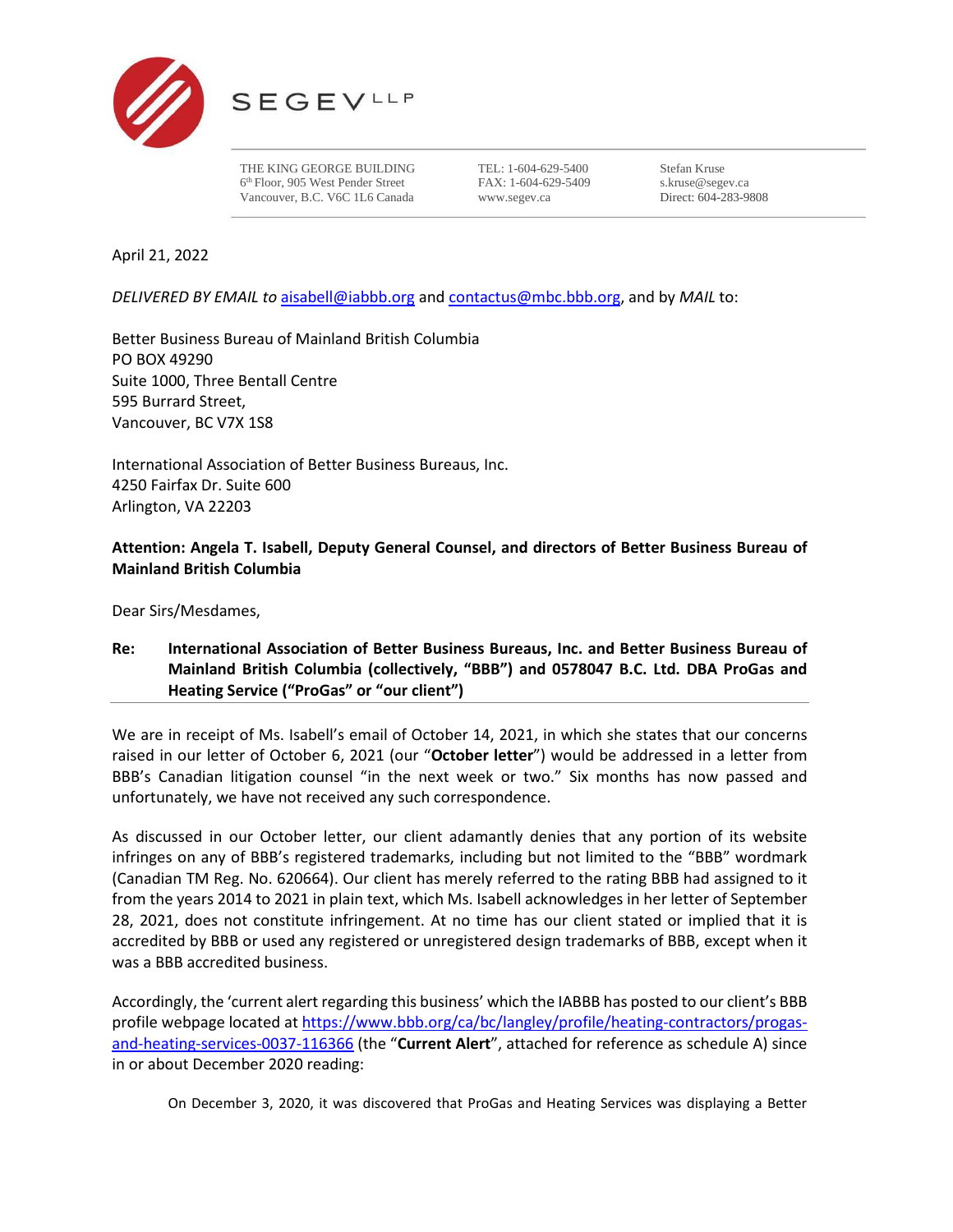Business Bureau logo on their website. The business is not accredited by this BBB and our policies prohibit unauthorized use of our Accredited Business Seal as well as falsely identifying as a BBB Accredited Business. BBB sent two letters to the business on December 3, 2020 and December 9, 2020 with a request to remove the BBB Accredited Business Seal from their website. As of January 13, 2021 BBB has not received a response from the business about removing the logo and their website continues to display BBB logo.

is factually inaccurate in at least three ways:

- 1. Our client has not, on December 3, 2020, or at any time since, displayed a BBB logo on its website;
- 2. Our client has not claimed or implied, on its website or otherwise, to be a BBB Accredited Business in any way or used or displayed BBB's Accredited Business Seal (except when our client was in fact a BBB Accredited Business prior to December 2020); and
- 3. Our client has responded to BBB regarding the removal of the alleged "BBB logo", both prior to January 13, 2021, as well as since then. As discussed in our October letter, the email correspondence with specific BBB employees that our client posted on his website confirm that our client has in fact responded. Indeed our letter of September 1, 2021 and the October letter were themselves two further responses to the IABBB on this matter.

Be advised that our client takes the position that the aforementioned content of the Current Alert is demonstrably false, and both the Current Alert and BBB's 'F' rating of our client's business are defamatory and constitute injurious falsehoods committed by BBB upon our client.

### Defamation

As was held in *Walsh Energy Inc. v Better Business Bureau of Ottawa-Hull Inc*. [1](#page-1-0) and upheld upon recent appeal to the Ontario Court of Appeal,<sup>[2](#page-1-1)</sup> a "failing" grade assigned by BBB to a business is, is on the plain and ordinary meaning of such grade, defamatory. The Ontario Court of Appeal based this conclusion on the fact that

The D- grade must be understood in the context of the BBB's stated purpose. The BBB website states that its mission is to be "the leader in advancing marketplace trust", which it accomplishes by, among other things, "[d]enouncing substandard marketplace behavior". The website goes on to state that it regards trust as a function of integrity and performance, and defines integrity as including "respect, ethics and intent". Performance is described as relating to a "business' track record of delivering results in accordance with BBB standards and/or addressing customer concerns in a timely, satisfactory manner".<sup>[3](#page-1-2)</sup>

We note that our client has held an 'F' rating since the Current Alert was posted, and that this rating is based not on "how the business is likely to interact with customers", nor is it "significantly influenced by complaints received from the public", as BBB describes the basis for its ratings system

<span id="page-1-0"></span><sup>1</sup> *Walsh Energy Inc. v Better Business Bureau of Ottawa-Hull Inc*., 2016 ONSC 1606

<span id="page-1-1"></span><sup>2</sup> *Walsh Energy Inc. v. Better Business Bureau of Ottawa-Hull Incorporated*, 2018 ONCA 383 (*Walsh*)

<span id="page-1-2"></span><sup>3</sup> *Walsh*, at para 20.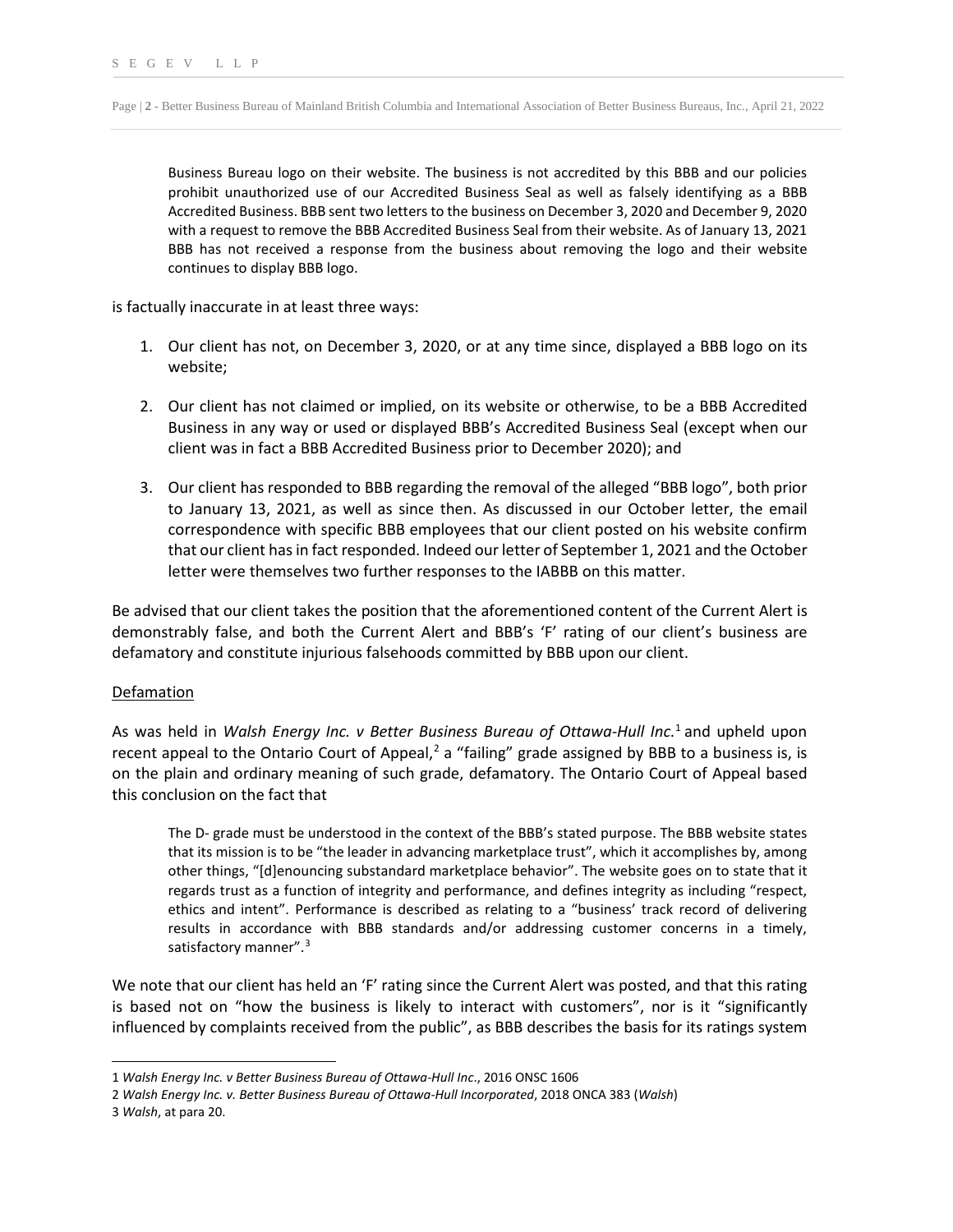Page | **3** - Better Business Bureau of Mainland British Columbia and International Association of Better Business Bureaus, Inc., April 21, 2022

(the "**FAQ on BBB's Ratings**").[4](#page-2-0) Neither is our client's 'F' rating "based on marketplace behaviour, including how the business responds to consumer complaints, transparency, [or] truthful advertising...".<sup>[5](#page-2-1)</sup> Further, BBB has consistently failed to "automatically update the letter grade"<sup>[6](#page-2-2)</sup>upon receipt of new information, such as the information provided by our client via its numerous emails to BBB staff, and the information in our October letter, as it claims to do in the FAQ on BBB's Ratings.

The trial judge in *Walsh* noted that BBB's equal and impartial treatment of businesses in applying its rating criteria is relevant to a finding of defamation:

In this regard, it is also clear that the same method of evaluation was applied to all HVAC companies. There was no evidence that BBB was in any way being discriminatory in its evaluation against Waltek, or indeed Walsh for that matter.<sup>[7](#page-2-3)</sup>

Applied to our client's matter, however, the same cannot be said, as BBB's 'Trademarks' webpage<sup>[8](#page-2-4)</sup> currently lists eight businesses which BBB determines have used or displayed BBB's trademarks without authorization, only two of which currently hold 'F' ratings,  $9$  and one of which maintains an 'A+' rating.[10](#page-2-6) Likewise, more than half of these allegedly infringing businesses do not have 'current alerts' posted to their BBB profile webpages.<sup>[11](#page-2-7)</sup> Unlike in *Walsh*, BBB has clearly failed to apply its rating criteria as rigorously for other businesses as it has against our client.

The divisional court ruling in *Walsh* determined that the qualified privilege defence was not available to BBB, stating that

…qualified privilege is very seldom available for a communication to the general public. BBB has no legal duty to rate the ethics and trustworthiness of businesses. It has set this task for itself. Having set this task for itself, it does not thereby cloak itself in a qualified privilege that permits it to defame businesses so long as it does not act with malice. BBB, having set itself up to publish ratings, has an available defence of fair comment, but the defence of qualified privilege is not available for general ratings published by BBB to the general public.<sup>[12](#page-2-8)</sup>

This determination was upheld on appeal to the Ontario Court of Appeal.

The Court of Appeal in *Walsh* also found that the Divisional Court ruling had not erred in finding that the fair comment defence *was* available to BBB, because BBB was found to have satisfied the test for

<span id="page-2-0"></span><sup>4</sup> Se[e https://www.bbb.org/frequently-asked-questions,](https://www.bbb.org/frequently-asked-questions) under "What is BBB's Rating System?".

<span id="page-2-1"></span><sup>5</sup> *Supra*, note 4.

<span id="page-2-2"></span><sup>6</sup> *Supra*, note 4.

<span id="page-2-3"></span><sup>7</sup> *Walsh Energy Inc. (The Energy Centre) v. Better Business Bureau of Ottawa-Hull Incorporated/Bureau d'éthique commercial d'Ottawa-Hull Incorporée (Better Business Bureau Serving Eastern and Northern Ontario and the Outaouais)*, 2012 ONSC 5819, at para 20.

<span id="page-2-4"></span><sup>8</sup> See https://www.bbb.org/all/trademarks

<span id="page-2-5"></span><sup>9</sup> See https://www.bbb.org/us/tx/richardson/profile/roofing-contractors/leedham-roofing-0875-4003689 and https://www.bbb.org/us/co/denver/profile/granite/take-me-for-granite-inc-1296-8003853.

<span id="page-2-6"></span><sup>10</sup> See https://www.bbb.org/us/fl/winter-springs/profile/solar-energy-equipment-dealers/sun-energy-0733-90195770.

<span id="page-2-7"></span><sup>11</sup> See, for example, https://www.bbb.org/us/al/huntsville/profile/directory-advertising/the-better-black-business-bureau-

<sup>0513-900243576</sup> and https://www.bbb.org/us/co/denver/profile/granite/take-me-for-granite-inc-1296-8003853.

<span id="page-2-8"></span><sup>12</sup> *Walsh Energy Inc. v Better Business Bureau of Ottawa-Hull Inc*., 2016 ONSC 1606, at para. 56.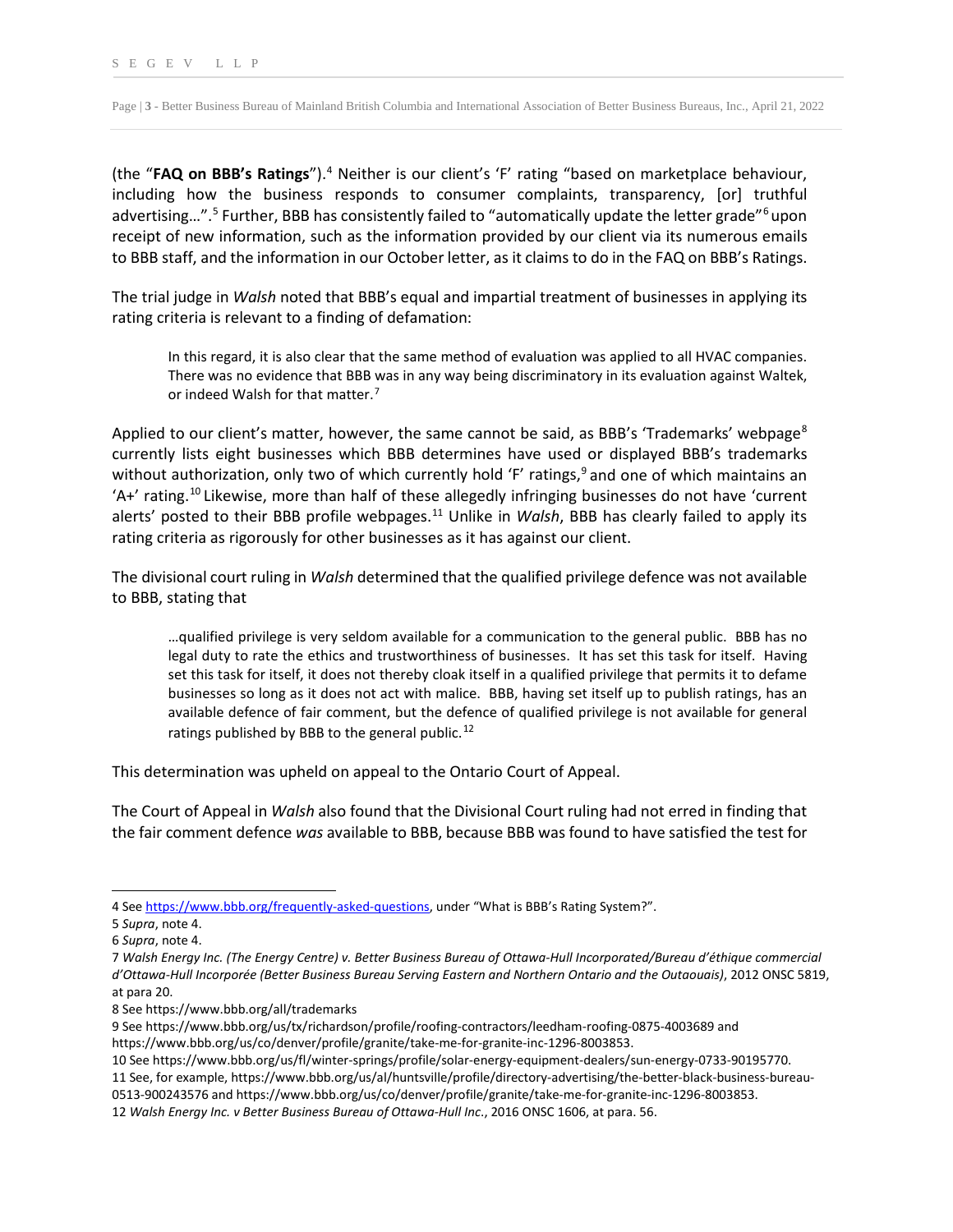Page | **4** - Better Business Bureau of Mainland British Columbia and International Association of Better Business Bureaus, Inc., April 21, 2022

fair comment, being that:

- (a) the comment must be on a matter of public interest;
- (b) the comment must be based on fact;
- (c) the comment, though it can include inferences of fact, must be recognisable as comment;
- (d) the comment must satisfy the following objective test: could any person honestly express that opinion on the proved facts?; and
- (e) even though the comment satisfies the objective test the defence can be defeated if the plaintiff proves that the defendant was actuated by express malice.<sup>[13](#page-3-0)</sup>

Applied to our client's matter, the elements of the test follow *Walsh*, except with respect to the "basis in fact" element, the objective test and the malice preclusion.

On the "basis in fact" element, BBB's comments about our client – the Current Alert and our client's 'F' rating – is clearly not based on fact, asthe Current Alert contains the false statements cited above, and the 'F' rating is based on these specious claims of trademark infringement, rather than on its customer interactions or complaints. Further, the court in *Walsh* confirms that the analysis of whether the rating is based in fact involves consideration of both the comment as well as BBB's rating criteria set out on its website. $14$ 

We note that our client's 'F' rating finds no support in BBB's own FAQ on BBB's Ratings. Although BBB's website does inconspicuously state that "A business's BBB rating is lowered when the business does not, in BBB's opinion, appropriately respond to BBB advertising challenges that relate to: …Misuse of BBB name or BBB marks...",<sup>[15](#page-3-2)</sup> our client takes the position that this does not justify or explain it's 'F' rating. First, it is objectively clear that our client has not misused BBB name or infringed upon BBB's trademarks, as the statement of its past BBB rating on its website conforms to BBB's own prescriptions regarding the ability of non-accredited businesses to state their BBB rating without misuse or infringement of BBB name or marks. Second, BBB's severe weighting of the "Advertising Issues" criterion, which allows BBB to arbitrarily reduce a business from an 'A+' rating to an 'F' for a single perceived misuse of BBB name regardless of its lack of customer complaints or appropriate responses thereto, betrays BBB's well-known and widely-advertised proclamations that the ratings system is based on "how the business is likely to interact with customers", and is "significantly influenced by complaints received from the public". Thus we expect that a court would not find our client's rating to be based on fact, or that a person could honestly assign it such a rating on the facts, as it did in *Walsh* where the plaintiff's 'D-' rating was a result of his failure to respond to a customer's complaint.

Similarly, it could not reasonably be claimed that a person in BBB's position could objectively and

<span id="page-3-0"></span><sup>13</sup> *Walsh,* at para 21.

<span id="page-3-1"></span><sup>14</sup> *Walsh*, at paras. 23 and 28.

<span id="page-3-2"></span><sup>15</sup> At point 7 entitled "Advertising issues known to BBB" on the "Overview of BBB Ratings" page at https://www.bbb.org/overview-of-bbb-ratings.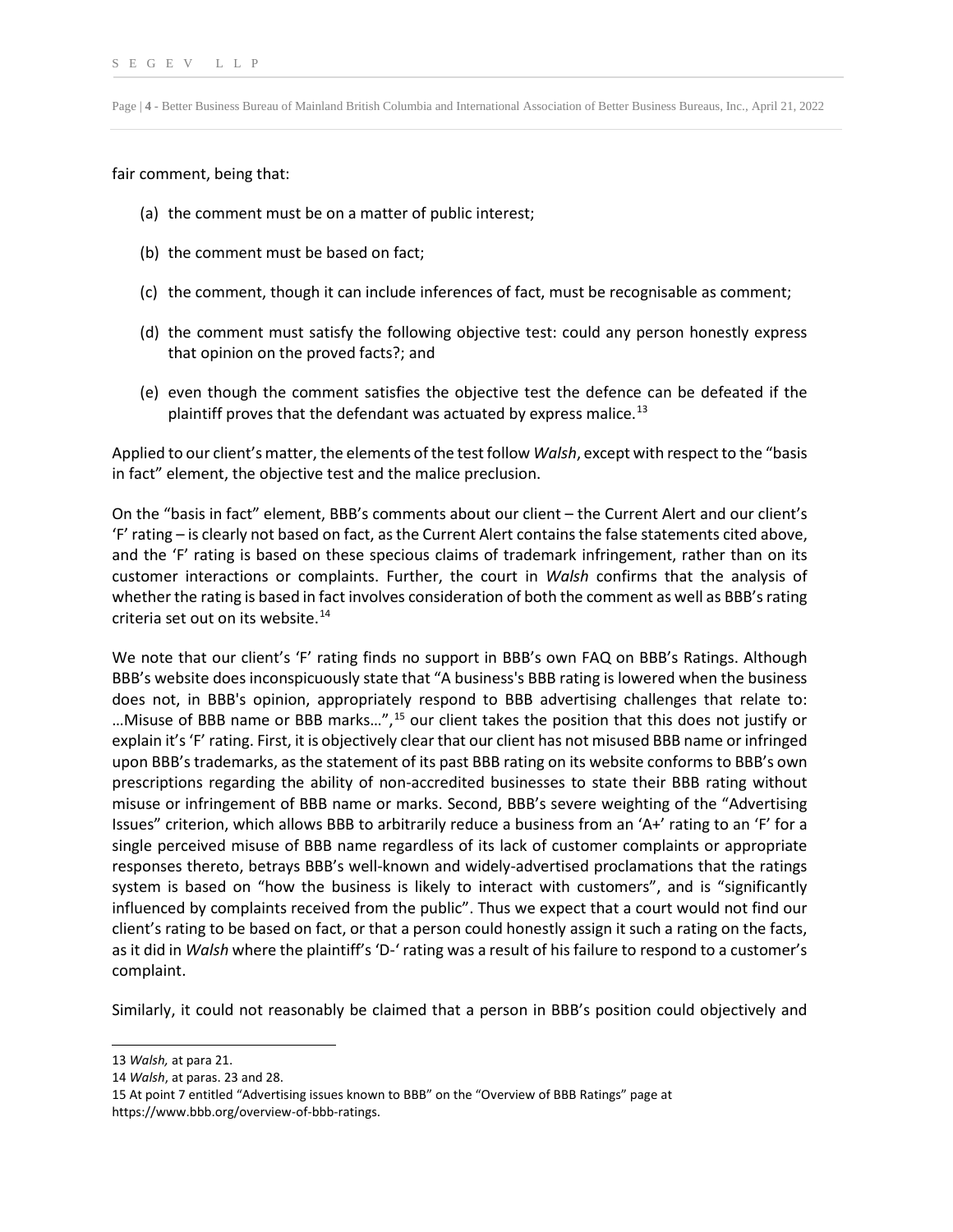Page | **5** - Better Business Bureau of Mainland British Columbia and International Association of Better Business Bureaus, Inc., April 21, 2022

honestly express the statements in the Current Alert or give our client an 'F' rating based on BBB's rating system. Simply put, the Current Alert is false and the arbitrary manipulation of businesses' ratings by BBB in such fashion amounts to a betrayal of both the businesses assigned such ratings and the public trust in the impartiality of the rating system as a whole.

We further expect that a court would find, on balance of probabilities, that BBB's comment was motivated by malice towards our client, in that BBB knows or ought to know that the Current Alert contains false statements, and that these ought not affect our client's rating. As the court notes in *Walsh*, "Malice includes spite or ill-will, but may also be established by showing that a comment was made with an indirect motive or ulterior purpose, dishonestly, or in knowing or reckless disregard for the truth.["16](#page-4-0) Willful blindness to the truth also satisfies the criteria for malice. Actual premeditated intent to injure is not required to prove malice.

On the present facts, it appears clear that BBB holds, at best, a grossly reckless disregard for the truth of the Current Alert and justification for our client's 'F' rating, and at worst, an ulterior purpose of punishing our client by publishing the Current Alert and 'F' rating, in retaliation for our client maintaining a 'gripe website' regarding BBB's conduct.

For these reasons, we expect that a court would find that BBB's malicious conduct toward our client precludes the defence of fair comment that allowed BBB to avoid liability for the defamation in *Walsh*. [17](#page-4-1)

## Injurious Falsehood

The tort of injurious falsehood involves the "malicious publication of a falsehood concerning the plaintiff that leads other persons to act in a manner that causes actual loss, damage, or expense to the plaintiff."<sup>[18](#page-4-2)</sup> Unlike defamation, damage to reputation is not required, though the tort requires that

- 1. the statements were false;
- 2. the defendant acted maliciously; and
- 3. actual economic loss has occurred or will occur as a result.

As discussed above, our client takes the position that the Current Alert and its 'F' rating constitute false statements BBB has made about our client out of malice. Our client has suffered and continues to suffer lost sales due to customers' reasonable conclusions from the Current Alert and 'F' rating that our client is unresponsive, disrespectful of the intellectual property rights of others, interacts poorly with customers, has a large number of customer complaints, engages in "substandard marketplace behavior" or is otherwise dishonest and untrustworthy.

<span id="page-4-1"></span><span id="page-4-0"></span><sup>16</sup> *Walsh* at para 33, citing *Hill v. Church of Scientology of Toronto*, 1995 CanLII 59 (SCC), [1995] 2 S.C.R. 1130, at para. 145. 17 *Walsh*, at para 22.

<span id="page-4-2"></span><sup>18</sup> McConchie and Potts, *Canadian Libel & Slander Actions* (Irwin Law; Toronto, 2000), chapter 32 "Related Causes of Action" at p. 899.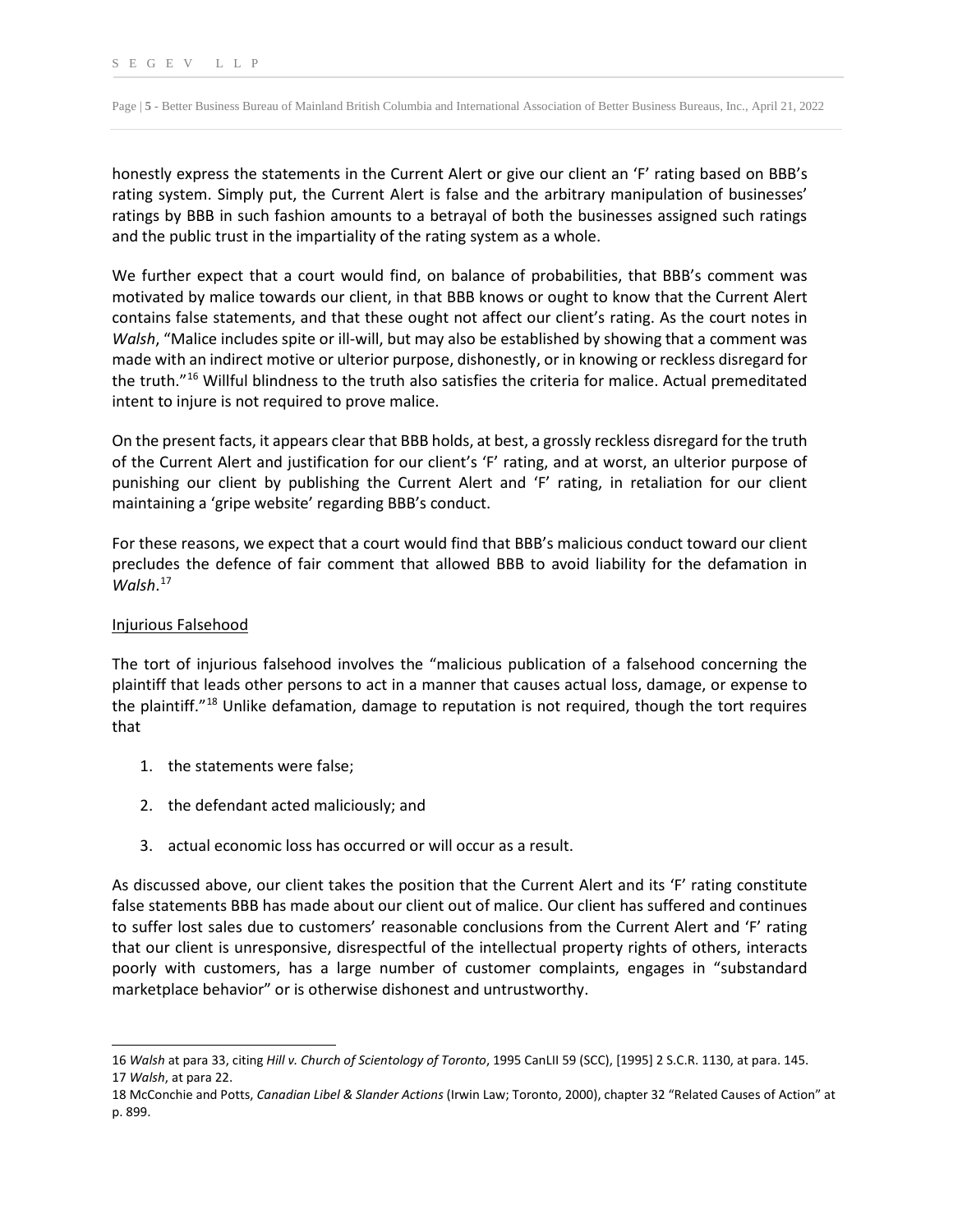Page | **6** - Better Business Bureau of Mainland British Columbia and International Association of Better Business Bureaus, Inc., April 21, 2022

We expect that proving our client's economic losses will be straightforward given that BBB's stated mission is to provide accurate information on businesses upon which the public ought to base their consumer choices. BBB's rating system is relied upon even more heavily by consumers looking for service businesses such as our client's.

We note that the statement of our client's past BBB rating on its website, which is the subject of BBB's spurious claims of trademark infringement, is in fact an attempt by our client to mitigate the losses caused by BBB's injurious falsehoods contained in the Current Alert and 'F' rating. If BBB had not falsely and maliciously posted the Current Alert and lowered our client's rating to the lowest possible rating available, with complete disregard regard to our client's complaint history and customer interactions, it would not need to display its past BBB rating, or post the explanations of its history with BBB in its defence.

### Our Demand

Given that our client has been in contact with BBB regarding the Current Alert and 'F' rating since at least as early as December 3, 2020, and given that BBB has not removed the Current Alert or ceased repressing its rating based on claims of trademark infringement, BBB's ongoing conduct in this regard is willful and knowing, and has caused and continues to cause our client to sustain provable losses and damage to goodwill. Take notice that BBB may be subjected to punitive and exemplary damages because of such blatant disregard for our client's reputation and economic losses.

Our client takes BBB's continued and willful publishing of the Current Alert and 'F' rating very seriously and is not prepared to drop this matter short of full compliance with the demands set out in this letter. In order to avoid the commencement of legal proceedings against BBB, our client hereby demands that it immediately and fully:

- 1. remove the Current Alert from BBB's website, and refrain from publishing accusations that our client has not responded to BBB, or of misuse or infringement of BBB's name or trademarks by our client;
- 2. cease and desist from making any deduction of rating points from our client's BBB rating in respect of infringement of BBB's trademarks (i.e. permitting our client's business to assume a rating based upon the twelve rating elements other than "BBB Trademark Infringement", as discussed at bbb.org/overview-of-bbb-ratings); and
- 3. post to our client's BBB profile website, in place of the Current Alert and with equal prominence, a full retraction and apology for BBB's error and the damage it caused, which shall remain displayed on our client's BBB profile website for a period equal to the time which the Current Alert and 'F' rating were displayed.

While our client is entitled to demand the payment of damages for BBB's defamatory statements, the economic harm and damage to goodwill caused by them, and the legal costs incurred with respect to dealing with this matter, our client is prepared to forgo such payment of damages and legal costs if BBB promptly complies with the above demands.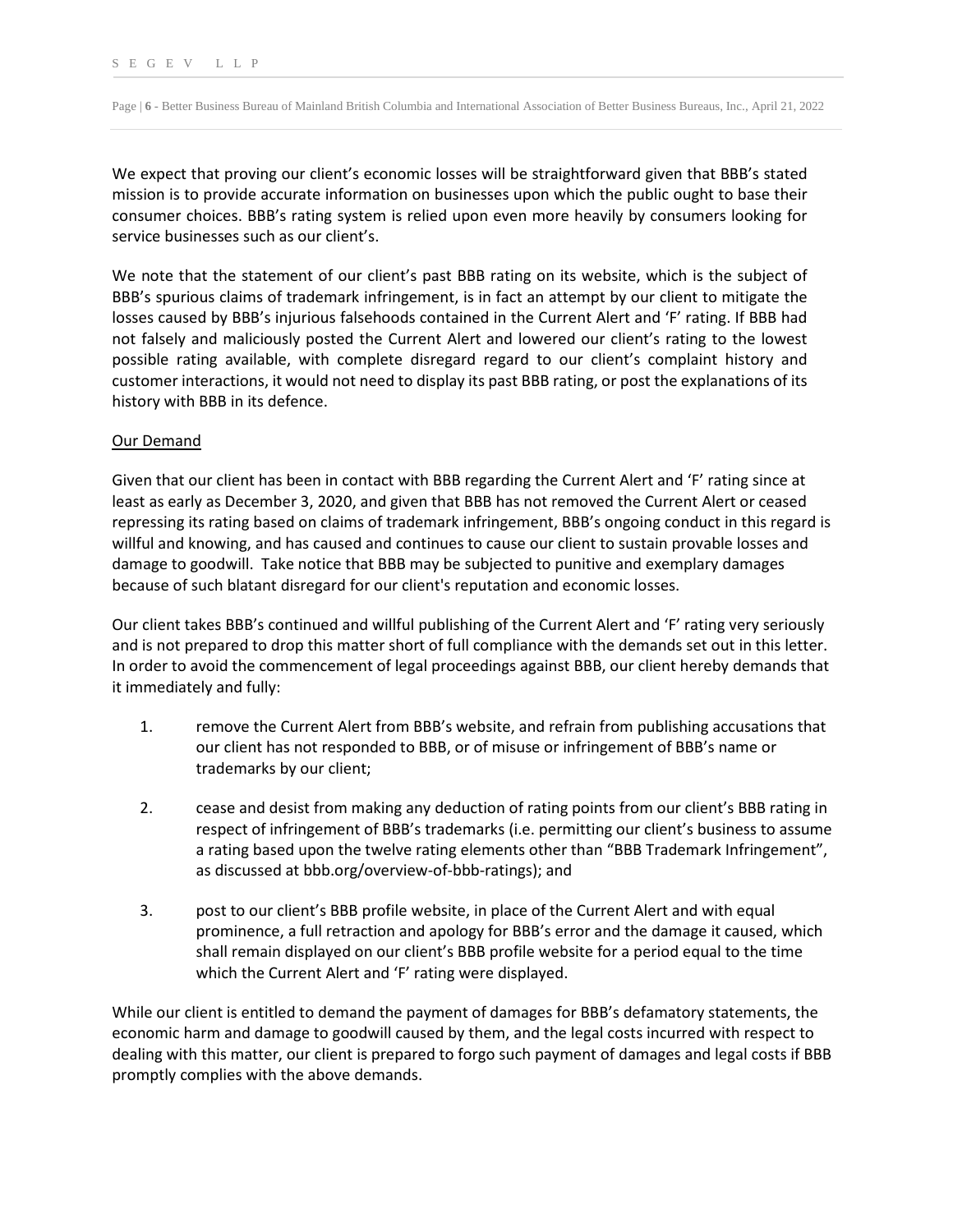Page | **7** - Better Business Bureau of Mainland British Columbia and International Association of Better Business Bureaus, Inc., April 21, 2022

The foregoing is not intended to be a recitation of all of the facts pertaining to this matter or all of our client's claims against you or any other party. Furthermore, the foregoing shall not be deemed a waiver of any claim, in law or at equity, which our client may have against Better Business Bureau of Mainland British Columbia, International Association of Better Business Bureaus, Inc. or any other party, each of which is expressly reserved.

**We await a response from you to the above on or before 5:00pm PST, May 6, 2022, failing which we will advise our client as to its legal rights, including the right to initiate court proceedings, the right to immediate interlocutory injunctive relief, the right to damages including punitive and exemplary damages, and seek instructions to pursue such rights without further notice**.

Any response or communication regarding this matter should be directed to the undersigned at s.kruse@segev.ca.

Sincerely,

### **SEGEV LLP**

per:

Stefan Kruse /smk Cc: client